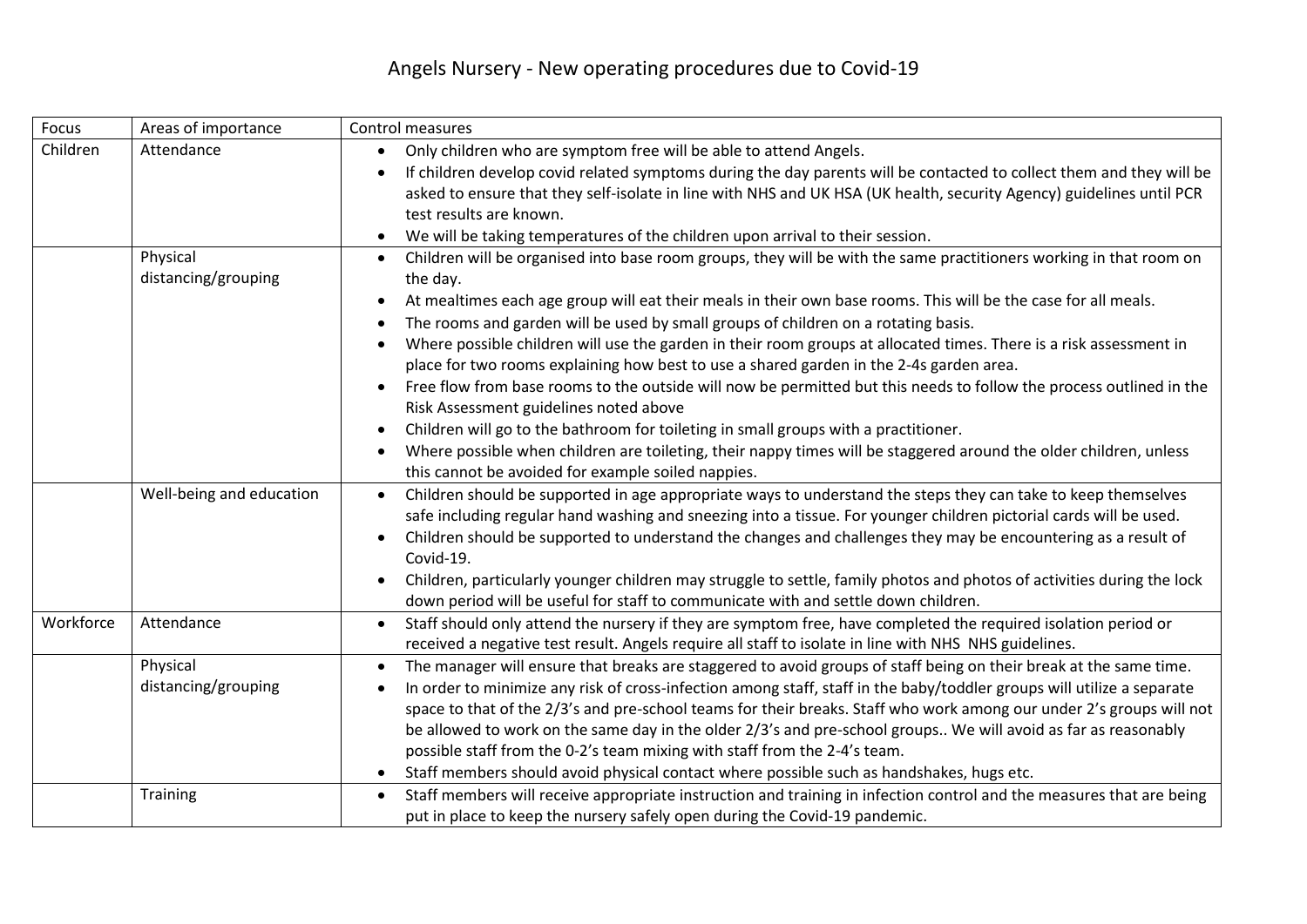## Angels Nursery - New operating procedures due to Covid-19

|                 |                     | All staff will read and sign the risk assessment and Site Operating Plan document.<br>$\bullet$                                                                                                                                                                                                                                                                                                                                   |
|-----------------|---------------------|-----------------------------------------------------------------------------------------------------------------------------------------------------------------------------------------------------------------------------------------------------------------------------------------------------------------------------------------------------------------------------------------------------------------------------------|
| Parents         | Physical distancing | Only parents who are symptom free will be permitted to drop off and collect their child. Parents entering the<br>$\bullet$<br>nursery will have their temperature taken.                                                                                                                                                                                                                                                          |
|                 |                     | The nursery is advising parents, albeit that it is not a legal requirement after July 19 <sup>th</sup> , in the interests of safety to<br>wear masks on drop off and collection.                                                                                                                                                                                                                                                  |
|                 |                     | Staff will encourage parents to socially distance whilst queuing outside the nursery whilst waiting to drop off or<br>$\bullet$<br>collect their child.                                                                                                                                                                                                                                                                           |
|                 |                     | Only one parent and child will be permitted to be at the porch door at any one time. Once the hand over is<br>complete, then another parent will be able to move down to the door.                                                                                                                                                                                                                                                |
|                 |                     | Parents will not be permitted past the toddler outdoor barrier to allow for a safe distance between the door and the<br>parent dropping off their child.                                                                                                                                                                                                                                                                          |
|                 |                     | Parents of babies and toddlers will pass over to the practitioner in the porch.                                                                                                                                                                                                                                                                                                                                                   |
|                 |                     | Older children will walk into the nursery.                                                                                                                                                                                                                                                                                                                                                                                        |
|                 |                     | For parents of children who are settling in, the paperwork for their child will be sent prior to their settling in<br>session. On the settling in session, if they would like to stay with their child they will need to wear a mask and sit a<br>safe distance away from the practitioner.                                                                                                                                       |
|                 |                     | Staff will be wearing a face mask during hand over times.                                                                                                                                                                                                                                                                                                                                                                         |
|                 |                     | For the 2-4s, at collection time in the evenings, there will be occasions where staff will be using walkie talkies to<br>communicate when there is a queue of parents outside. A member of staff will come out to the queue to handover<br>to parents who are waiting. They will use the walkie talkie to communicate to the team inside as to which parents<br>are waiting so the staff inside staff can get the children ready. |
|                 |                     | Where possible parents of the 2-3s group can collect from their child's base room via the 2-4s garden.                                                                                                                                                                                                                                                                                                                            |
|                 | Communications      | If a parent takes their child for a Covid-19 test we need to be sent the electronic copy of the results even if they are<br>$\bullet$<br>negative.                                                                                                                                                                                                                                                                                |
|                 |                     | If your child has developed symptoms and you are taking them for a Covid-19 test, please inform us via email or a<br>call.                                                                                                                                                                                                                                                                                                        |
|                 |                     | If medication has been administered prior to your child's arrival at the nursery, please make staff aware of the<br>medication and the reason why.                                                                                                                                                                                                                                                                                |
|                 |                     | Parents will receive this document which outlines their role and what they are required to do in order to help us<br>maintain a safe environment to limit the potential spread of this disease.                                                                                                                                                                                                                                   |
| <b>Visitors</b> | <b>Visits</b>       | We have now commenced doing specialist classes, there will be dance for under 2s and music and movement for 2-<br>$\bullet$<br>4s. The external teachers record their lateral flow result on a covid declaration form each week when they sign in<br>and deliver their classes in line with an internal Risk Assessment undertaken by the Nursery Manager. Although we                                                            |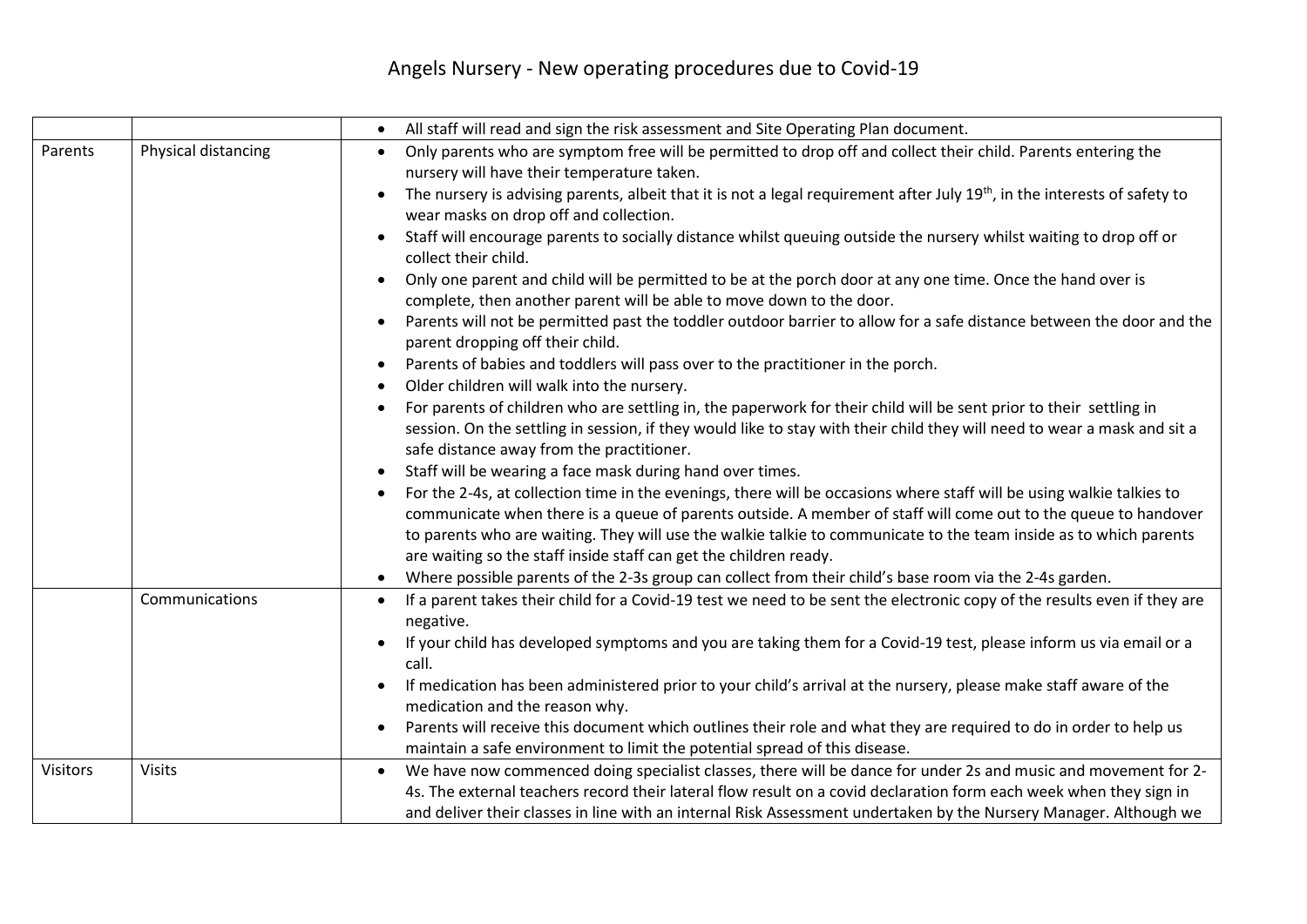|                                                        |                                              | have a six-seater buggy bus for outings, the nursery will not be undertaking any outings at this stage but we will<br>review this during the latter part of the year taking into account any government guidance that's issued.<br>Where possible visits from plumbers, electricians etc will not be permitted when the nursery is operating unless it's<br>an emergency. Visiting trades people will be required to wear masks at all times.<br>Deliveries to the nursery to be dropped outside main porch doors at all times.<br>$\bullet$<br>When prospective parents request a viewing of the nursery we are conducting show rounds outside of normal<br>operating hours at 6pm.to minimize any risks. All visitors need to wear a protective face mask (which they need to<br>supply).<br>Temperature checks will be completed before the show round. Their child can still attend. |
|--------------------------------------------------------|----------------------------------------------|------------------------------------------------------------------------------------------------------------------------------------------------------------------------------------------------------------------------------------------------------------------------------------------------------------------------------------------------------------------------------------------------------------------------------------------------------------------------------------------------------------------------------------------------------------------------------------------------------------------------------------------------------------------------------------------------------------------------------------------------------------------------------------------------------------------------------------------------------------------------------------------|
| Travel                                                 | Travel associated with<br>setting operations | Parents will be encouraged to take away car seats etc and for buggies to be taken home or stored in our buggy<br>shed.                                                                                                                                                                                                                                                                                                                                                                                                                                                                                                                                                                                                                                                                                                                                                                   |
| Hygiene<br>and health<br>and safety<br>and<br>supplies | Hand washing                                 | Anti-bacterial gels are situated in the front porches and must be used by all staff, parents and children.<br>Children and staff members will wash their hands frequently throughout the day.<br>If children and staff have used the garden when coming in they will wash their hands.<br>There will be visual aids printed throughout the nursery to support children in their cleaning habits.                                                                                                                                                                                                                                                                                                                                                                                                                                                                                         |
|                                                        | Cleaning                                     | An enhanced cleaning schedule has been created and staff are fully aware of and will complete this daily.<br>In the event of a Covid positive case a commercial defogging machine will be used to treat any of the affected areas<br>within the nursery.<br>Manager to do weekly stock check of cleaning materials and PPE to ensure enough supplies.                                                                                                                                                                                                                                                                                                                                                                                                                                                                                                                                    |
|                                                        | Laundry                                      | All children will have a separate bedding bag each, this will have their own individual bedding and blanket in for<br>$\bullet$<br>their sleep time.<br>All flannels, and towels will be washed after every use.                                                                                                                                                                                                                                                                                                                                                                                                                                                                                                                                                                                                                                                                         |
|                                                        | Risk assessment                              | All our activities and resources are risk assessed.<br>Children in our pre-school group will go back to self-serving with the use of utensils from September. Sandwiches<br>and finger foods will still be served out by the practitioners.to minimize the risk of infection. We will monitor how<br>this develops closely before the 2-3s group start to self-serve again.                                                                                                                                                                                                                                                                                                                                                                                                                                                                                                              |
|                                                        | <b>PPE</b>                                   | Government guidance is that PPE is not required for general use in early years settings however Angels staff will be<br>provided with masks for door duty.<br>Staff will continue to wear the correct PPE for meal and nappy times.                                                                                                                                                                                                                                                                                                                                                                                                                                                                                                                                                                                                                                                      |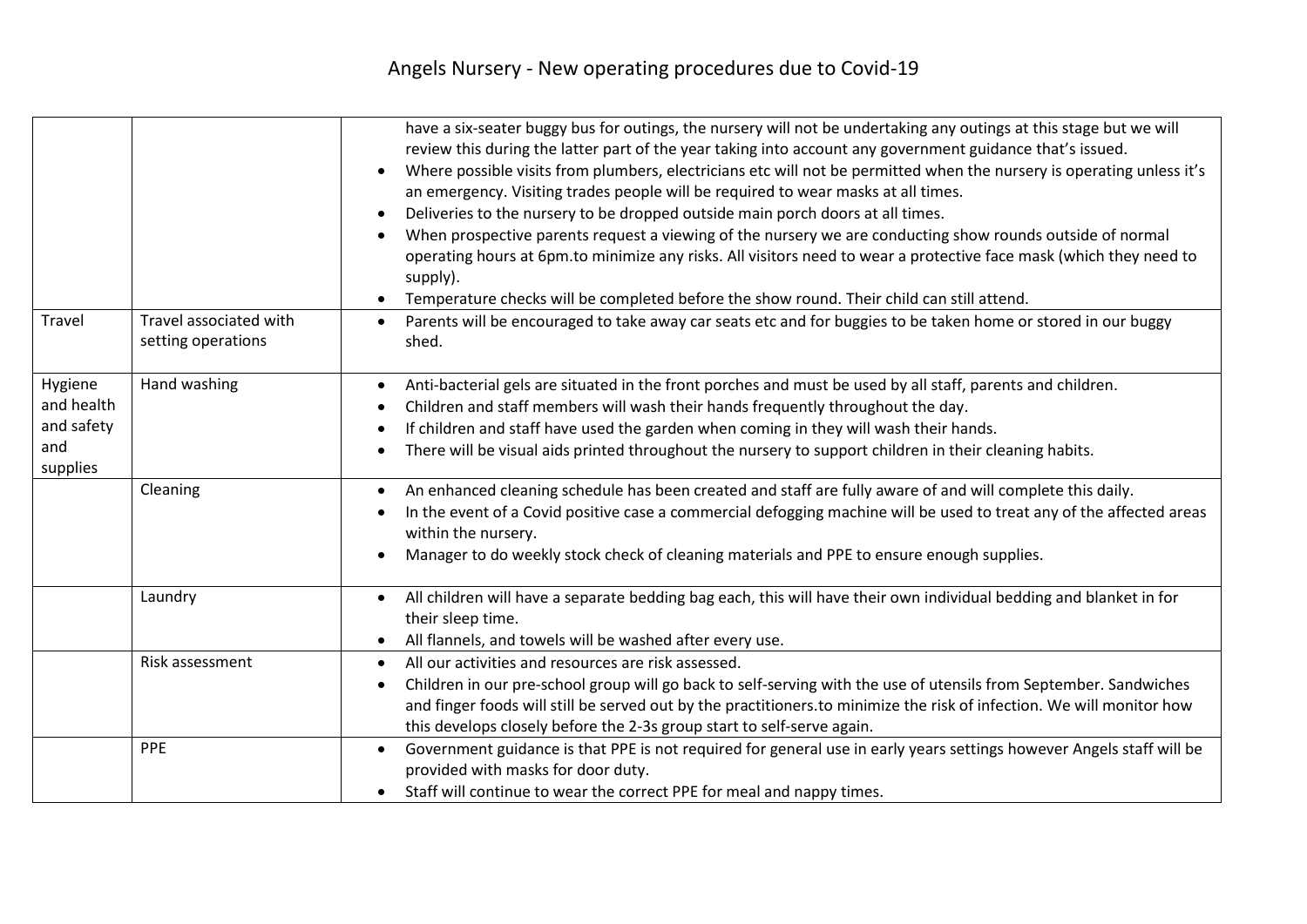## Angels Nursery - New operating procedures due to Covid-19

|                                         |                 | Staff need to wear the masks provided by the company on handover at the door. Staff have been provided with<br>access to face shields if required.                                                                                                                                                                                                                                                                                                                                                                                                                                                                                                                                                                                                                                                                                                                                                                                                                                                                                                                                                                                                                                                                                                                                                                                                                                                                                                                                                                                                                    |
|-----------------------------------------|-----------------|-----------------------------------------------------------------------------------------------------------------------------------------------------------------------------------------------------------------------------------------------------------------------------------------------------------------------------------------------------------------------------------------------------------------------------------------------------------------------------------------------------------------------------------------------------------------------------------------------------------------------------------------------------------------------------------------------------------------------------------------------------------------------------------------------------------------------------------------------------------------------------------------------------------------------------------------------------------------------------------------------------------------------------------------------------------------------------------------------------------------------------------------------------------------------------------------------------------------------------------------------------------------------------------------------------------------------------------------------------------------------------------------------------------------------------------------------------------------------------------------------------------------------------------------------------------------------|
| Premises                                | <b>Building</b> | We will ensure there is adequate ventilation within the nursery by keeping some windows open in each base room<br>and will open doors where appropriate                                                                                                                                                                                                                                                                                                                                                                                                                                                                                                                                                                                                                                                                                                                                                                                                                                                                                                                                                                                                                                                                                                                                                                                                                                                                                                                                                                                                               |
|                                         | Resources       | Children will only be able to bring their comforter such as dummy and muzzy to nursery.<br>All toys such as lego, action figures, dolls etc will not be permitted within the nursery, these MUST stay at home.<br>All items will be cleaned upon arrival<br>Dummies will be sterilized after every use.<br>All resources will be cleaned down after every day - as per our cleaning checks.<br>Tablets that staff use will be cleaned after every use with an antibacterial wipe.                                                                                                                                                                                                                                                                                                                                                                                                                                                                                                                                                                                                                                                                                                                                                                                                                                                                                                                                                                                                                                                                                     |
| Responding<br>to a<br>suspected<br>case |                 | In the event a child develops symptoms whilst in Angel's care the parent will be asked to collect and their child will<br>$\bullet$<br>be isolated with a staff member in the 2-4s porch. Staff member will wear PPE. The parent will be expected to<br>follow NHS isolation guidelines which includes taking a PCR test for their child and self-isolating until the results are<br>known.<br>The area will be thoroughly cleaned after the child has left; the person cleaning the area will wear PPE.<br>In the event of a staff member developing suspected symptoms whilst working, they will return home immediately<br>and isolate following NHS guidelines.<br>The government have made testing kits available; parents can access these by calling 119.<br>Angels will require any staff with suspected case of Covid-19 to undertake a PCR test and isolate whilst waiting for<br>results due to the public health risk that infection presents<br>In the event of a suspected case, although the government have changed their guidelines for testing children under<br>18, we will still strongly advise parents to get a lateral flow or a PCR test undertaken for their child. Where the<br>lateral flow test result is positive, we will request parents to get their child to take a full PCR test. This is in the<br>interest of limiting the spread of the virus.<br>Once either the child's parents or member of staff receives their result, they will be required to send Angels Nursery<br>proof of their test whether it negative or positive. |
| Responding<br>to a<br>confirmed<br>case |                 | If we become aware of a confirmed case of coronavirus, we will follow the government guidance, which includes<br>$\bullet$<br>advice from the Department for Education (DfE) on their helpline number being 0800 046 8687. If, following triage,<br>further expert advice is required, the adviser will escalate the call to the local health protection team (HPT).                                                                                                                                                                                                                                                                                                                                                                                                                                                                                                                                                                                                                                                                                                                                                                                                                                                                                                                                                                                                                                                                                                                                                                                                  |